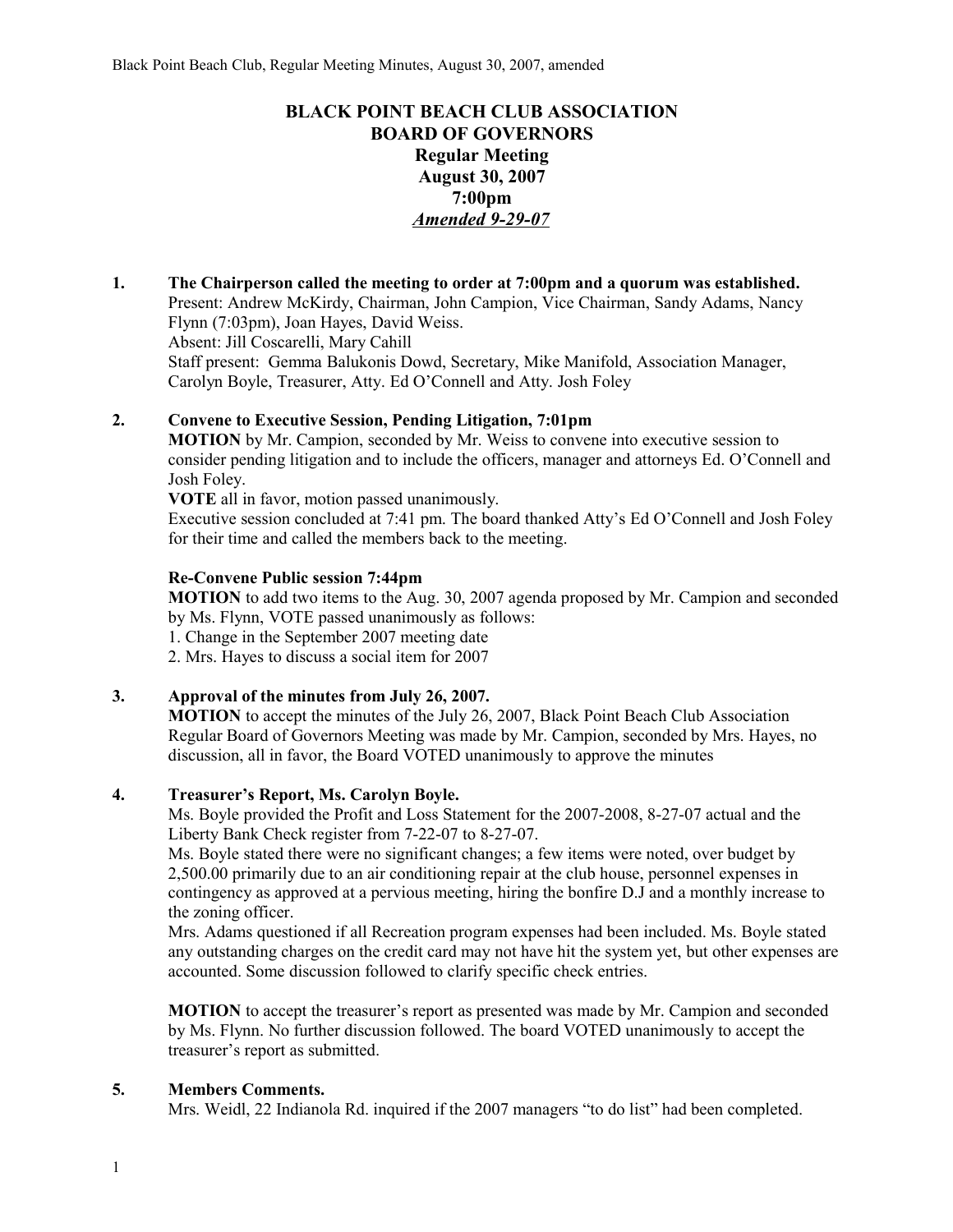Mr. Jim Moffett, 49 Sunset Ave., asked about the placement of additional rip rap on the *South (corrected from North)* side of the Sea Breeze pier.

Mr. Gene Massey, asked if the board is considering any regulation to moderate noise levels and cited a 3am problem recently on Osprey Rd.

No further member comments, Mr. McKirdy closed this portion of the meeting.

## **6. Chairperson's report and Correspondence, Mr. McKirdy.**

A letter from the Black Point Women's Club was distributed to members of the board.

## **7. Manager's Report, Mr. Manifold**

Mr. Manifold reported on various items to the Board and some discussion followed:

- Mr. Manifold addressed cleanliness of the clubhouse. He assumed responsibility for the lack of supervision in this area in 2007, stated he would correct the problems and take action for communicating any policy for the next year. He apologized for any inconvenience this year's issues caused members who rented the club house and to the Black Point Women's Club.
- Neibelung will do the walkway work at the old Sisti's property after the summer when his work slows down.
- The tennis court sprinkler system may need an electrical connection fix. Mr. Manifold will check with local electricians and pursue the work over the fall season with our contractor. If unsatisfied, he will look for another source for service. He noted it is almost impossible to obtain service during the summer season. He hopes to have the work done and tested before shut down in the fall to make sure all is working.
- New signs were erected and then stolen from the Sisti walkway and the South Beach boat beach. Mr. Manifold will paint the concrete in both areas with the notices "Caution no trespassing" and "Boat beach no swimming".
- Execent repair of the  $A/C$  at the clubhouse was \$880. Mr. Manifold is instructing the treasurer to pay it out of the contingency fund.
- Mr. Manifold thanked John Dowling for his help with the movies on the beach. And thanked the social committee and Dave Weiss for efforts this summer.
- Beach bench was relocated.
- Kayak trail was widened so as to provide better access.
- Pier cut was made
- Telephone directory cost was 1,500, \$500,00 will be paid to defray cost. Thanks to Mary Beth Stone and others (sorry names not recorded) who put this together.
- The Rec program *fundraising (corrected from fees)* brought in \$2,200. "Thanks" to the Spaghetti supper, pancake breakfast and the dance. Special thanks to members involved in organizing these events. Some expenses dropped and others increased for what looks like *over* an *\$8,000.00 (corrected from \$500.00)* net income.
- Dara Flom did a good job and provided positive leadership and organization for the Rec program.
- Mr. Campion asked if the data were available on the season and enrollment breakdown, etc. Mrs. Adams responded with some figures, saying a report is coming out and that this year provided a base point for measure. This year had enrollment total of 160 children: 73 seasonal, 38 weekly, 49 guests.
- Mr. Manifold will maintain a database for attendance, income and expenses.
- Mr. Manifold responded to the comments on security and problems with noise, etc. He has spoken regularly with officer Crooks. The best approach is for members to contact the police at the time of a disturbance, making a call to at 2:00am it is more effective. Mr. Manifold will hear any comments or complaints, but his best approach will be to pass info on to the police.
- South Beach Rocks. Some discussion followed to alleviate the rock problem on South Beach and beach cleaning techniques, especially with any possible DEP changes to beach cleaning or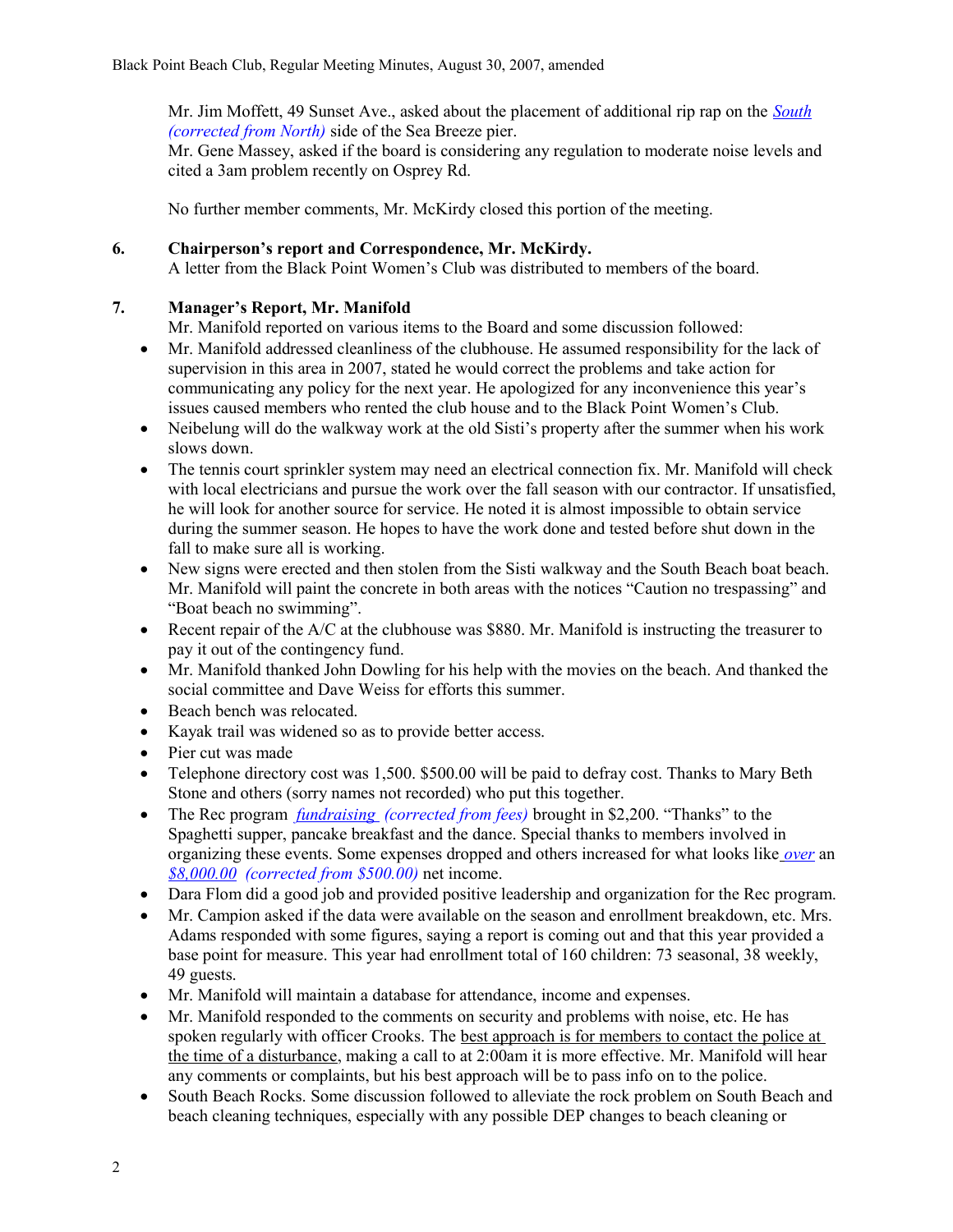grading that could be in place starting next year. Mr. Weiss and Mr. Manifold will follow up. The problems were noted by the board with a desire to remedy what can be done.

- A tree on the Sea Spray right-of-way needs to be removed. C&S priced the work at 350. Mr. Manifold received board permission to have the tree removed before any property damage could occur.
- Sea Spray right-of-way. Mr. Manifold obtained a price for paving the right of way area by the Spano and Vaninni properties as the board directed. \$2,777 for a 45'x30' area and a slightly smaller area for \$2,150.00. The board discussed this at some length primarily to ascertain the benefit to the association for the price and in consideration of the length of time Mrs. Vaninni has been waiting for an answer. It was agreed that no promises had been made, and that regrettably some time has passed, but the board felt other projects might benefit from this association money and said that they would not support spending money on the right-of-way.
- Beach sand levels were discussed between Nehantic and Whitecap as regards harvesting/ storing and storm damage. Also discussed was the raking method and tractor device used and owned by Jim Beebe.
- Mr. Manifold reported the boat ramp attachment is working and the attachments are done or in progress.
- Mrs. Adams inquired about Ryan Stanley's payment. Mike stated Ryan was working at a reasonable rate to do a number of items including weed cutting, spraying and the path to the kayak launch, etc.
- Reward for burglaries (\$500) has not been awarded. The police have tips but nothing conclusive to lead to an arrest. Nothing further to report.

## **8. Tax Collector's Report, Mrs. Hayes for Mrs. Cahill**

Mrs. Cahill was not at the board meeting. She was representing Black Point at the Council of Beaches meeting regarding the proposed DEP beach cleaning/raking regulation. Mrs. Hayes reported the tax collection is down by \$6,666.00 related to the remaining delinquents.

## **9. Committee Reports**

1. Administration, Mr. McKirdy, the new parking and zoning fees are now in effect.

2. Capital Improvements, Mr. Campion, reported on the club house acoustical consultation provided by Klaus Kleinschmidt PF, Consultant in Acoustic and Noise Control. The recommendation was reviewed by the board and Mr. Campion was authorized to obtain estimates to bring before the membership.

## 3. Social Committee, Mrs. Hayes,

Mrs. Hayes presented a new social event to be held as a fundraiser for the acoustical repairs of the club house. **An adult dance will take place on Sat. September 22, 2007 at the club house.** The cost will be \$10. per person. Bring your own food, beverage and enjoy! The dance is open to all adult members. Popular music of the 50's, 60's and 70's will be played.

MOTION by Mrs. Hayes, seconded by Ms. Flynn requesting the board of governors support the dance as indicated. No further discussion was heard, all in favor, none opposed, board VOTE was unanimous in favor of the new social event.

Mr. Weiss reported the Bon Fire August 18, 2007 was a success. Mr. Neibelung brought the 275 gallon oil drum to the beach and back and it worked great. Music was provided. Cans were collected and donated to the Shoreline Soup Kitchen in Old Lyme. Next bonfire it is suggested a donation of \$1.00 be publicized to help defray expenses for the DJ. The notice would be printed in the Black Pointer.